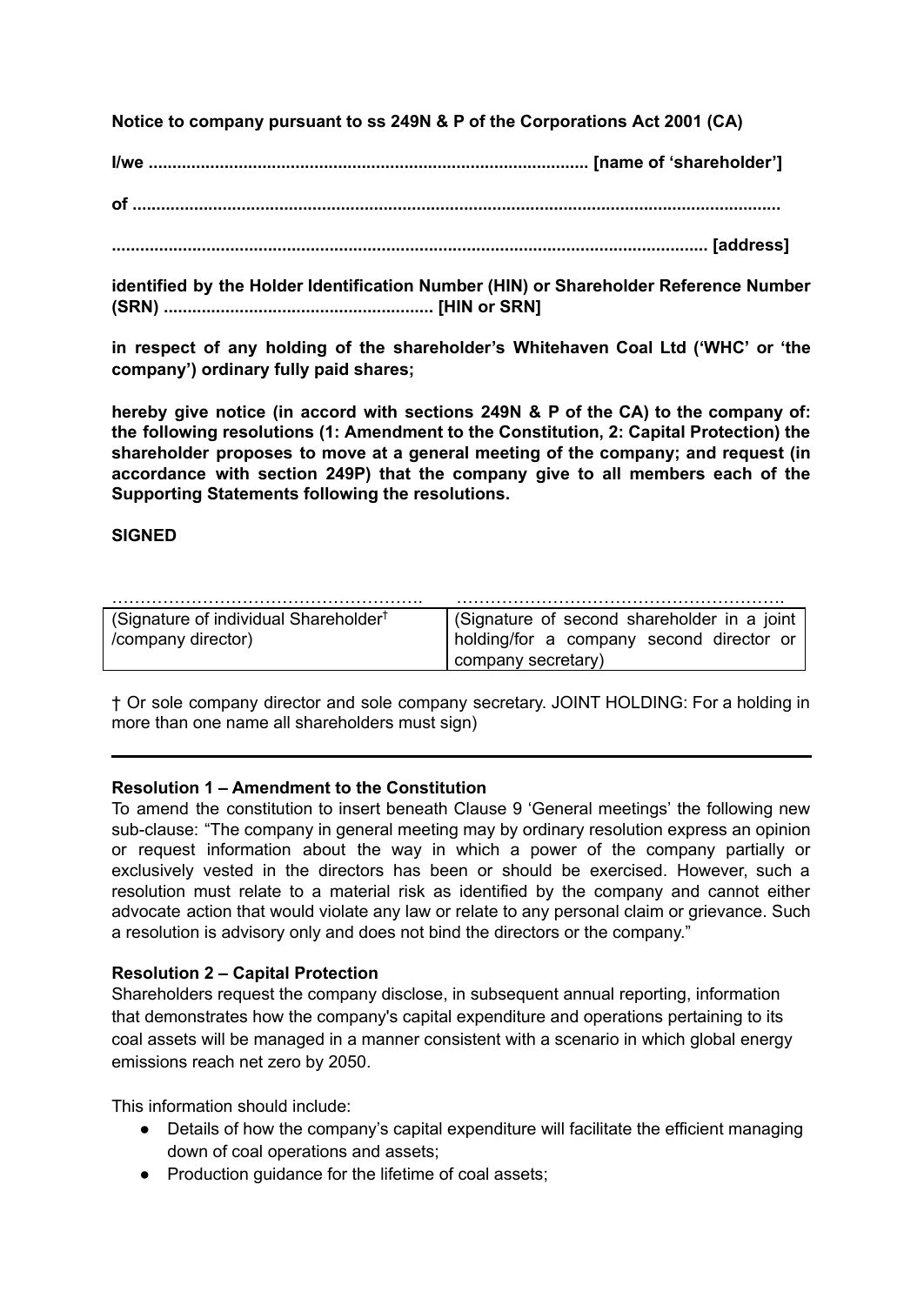- Plans and capital expenditure requirements for decommissioning and rehabilitating coal asset sites at the end of their lifetimes;
- Plans for how employees of the company will be informed of coal asset closures, and employee transition plans, including any compensation for job losses, training and support in seeking future employment; and
- Details of how the company's remaining capital will be redeployed, or returned to investors.

*(Whitehaven Coal Limited's Notice of 2021 Annual General Meeting is to include Resolutions 1 and 2. Shareholders voting by proxy can vote on both resolutions.)*

## **Supporting Statement 1**

Shareholder resolutions are a healthy part of corporate democracy in many jurisdictions. For example, in the UK shareholders can consider resolutions seeking to explicitly direct the conduct of the board. In the US, New Zealand and Canada shareholders can consider resolutions seeking to advise their board as to how it should act. Typically, unless the board permits it, Australian shareholders cannot follow the example of their UK, US, New Zealand or Canadian counterparts in this respect.

A board of Directors is a steward for shareholders and accountability for the discharge of that stewardship is essential to long-term corporate prosperity.

In some situations the appropriate course of action for shareholders dissatisfied with the conduct of board members is to seek to remove them. But in many situations such a personality-focused approach is unproductive and unwarranted. In those situations a better course of action is to formally and publicly allow shareholders the opportunity at shareholder meetings such as the AGM to alert board members that the shareholders seek more information or favour a particular approach to corporate policy.

The Constitution of WHC is not conducive to the right of shareholders to place resolutions on the agenda of a shareholder meeting.

In our view, this is contrary to the long-term interests of WHC, the WHC board and all WHC shareholders.

Passage of this resolution – to amend the WHC constitution – will simply put WHC in a similar position in regard to shareholder resolutions as any listed company in the UK, US, Canada or New Zealand.

We encourage shareholders to vote in favour of this resolution.

## **Supporting statement 2**

Recognising the unacceptable financial risks posed by global warming, investors with more than US\$43 trillion in assets under management have committed to the goal of net zero greenhouse gas emissions by 2050 or sooner. 1

The rapid transition required to meet this goal presents existential financial risks for our company. The International Energy Agency's (IEA) seminal Net Zero by 2050 (NZE2050)

<sup>1</sup> https://www.netzeroassetmanagers.org/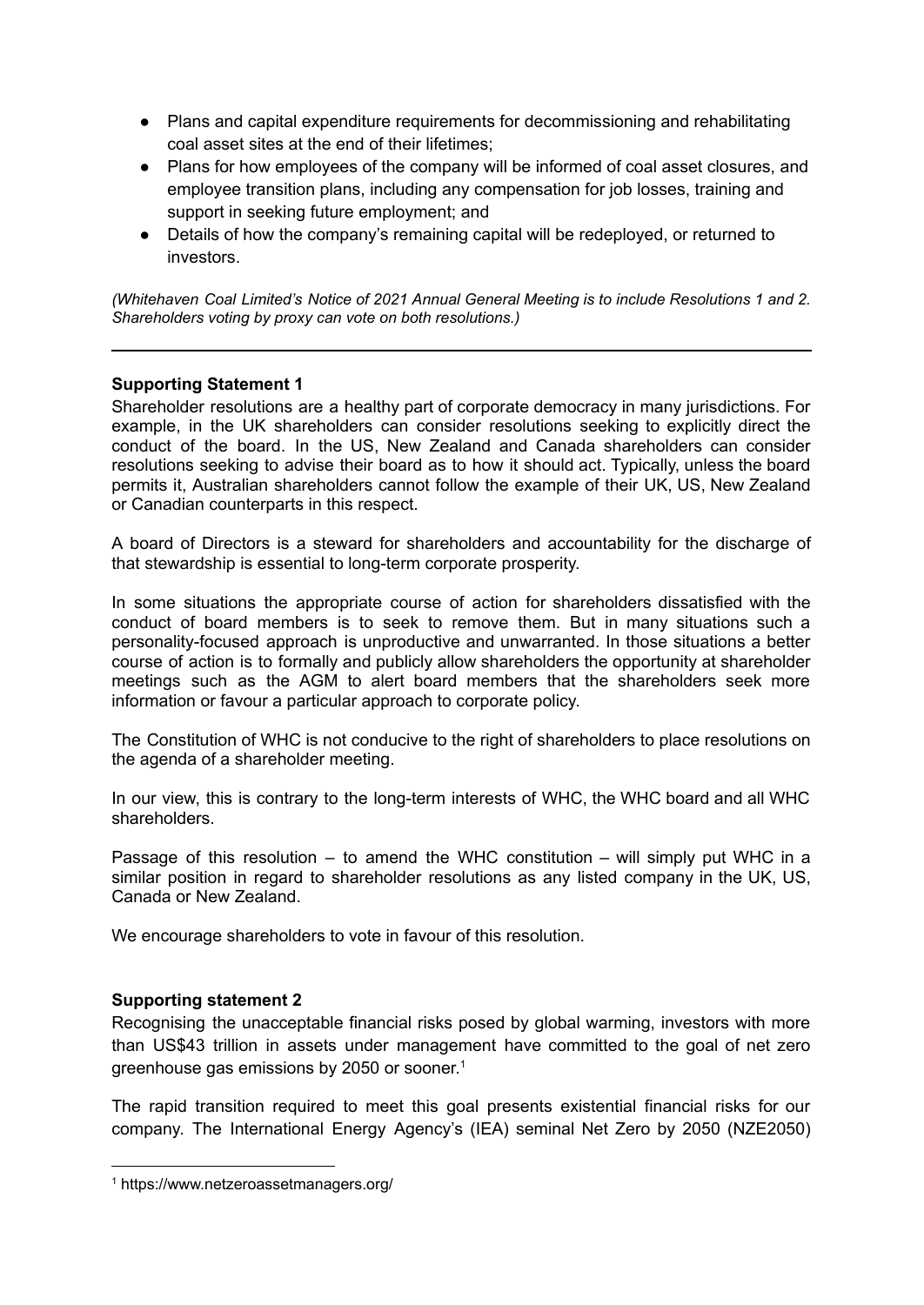scenario highlights these risks, projecting steeply declining coal demand over the next three decades. 2

The likelihood of these risks materialising is rapidly increasing, with countries representing over 50% of the global economy, including the majority of WHC's current markets, having already committed to net zero emissions by 2050. $^3$ 

This resolution is in the best interests of shareholders and the company, as it requests WHC to explain how its capital expenditure and operations will be managed in a way that minimises stranded asset risk as the world moves to meet its climate commitments.

## Markets Disappearing

To justify its business plans, WHC refers to coal demand projections consistent with around 3°C of global warming,<sup>4</sup> and the failure of the Paris Agreement. This stands in stark contrast to the outcome of achieving net-zero emissions by 2050.

NZE2050 models total global coal supply falling by almost 90% – from 154EJ in 2020, to just 17EJ in 2050. <sup>5</sup> Under NZE2050: 6

- No new unabated coal plants are approved for development.
- No new coal mines or extensions proceed.
- Unabated coal-fired power generation is phased out in advanced economies by 2030 and globally by 2040.

National net zero commitments indicate WHC's current major export markets are set to rapidly shrink. Representing 62% of FY20 revenue,<sup>7</sup> Japan and Korea have committed to achieve net zero emissions by 2050.<sup>8</sup> WHC's second biggest market, Taiwan (15% of FY20 revenue), has also signalled a shift in this direction. 9

Meanwhile, coal companies' access to capital is increasingly being constrained by insurers, banks, and other investors as they strive to align policies and practices with global climate goals. $^{10}$ 

# Unrealistic Growth Predictions

7 6 Ibid 20

<sup>2</sup> https://www.iea.org/reports/net-zero-by-2050

<sup>3</sup> https://unfccc.int/climate-action/race-to-zero-campaign

<sup>4</sup> WHC FY20 Results Presentation, 6

<sup>5</sup> https://www.iea.org/reports/net-zero-by-2050, 195

https://whitehavencoal.com.au/wp-content/uploads/2020/09/Whitehaven-Coal-Annual-Report-2020.pd f, 73

<sup>8</sup> https://www.reuters.com/article/japan-politics-suga-idUSL4N2HE2HS;

<sup>9</sup> https://www.reuters.com/article/us-southkora-environment-greenewdeal-idUSKBN27D1DU

https://www.reuters.com/business/environment/taiwan-begins-plan-zero-emissions-by-2050-2021-04- 22/

<sup>10</sup> https://ieefa.org/finance-exiting-coal/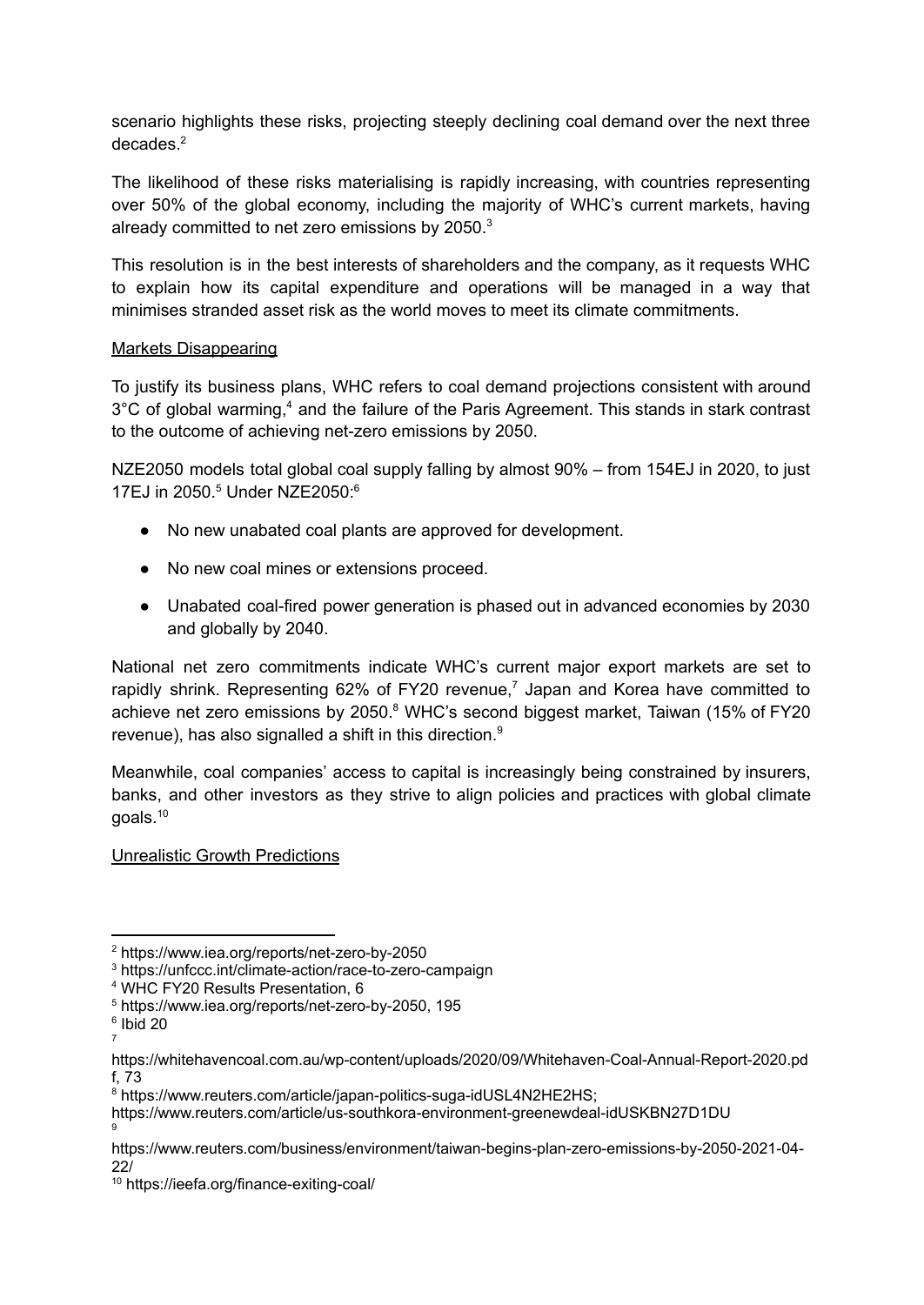WHC predicts future demand to be underpinned by coal-fired power generation across Asia.<sup>11</sup> However, developments in these markets demonstrate this expectation is unrealistic.

Renewable energy is already cheaper than new coal-fired power generation across Asia and most of the world.<sup>12</sup> In India, China and South Korea, it is also cheaper to produce power from new renewable energy power plants than existing coal-fired power plants and this milestone is predicted to be achieved in Japan and ASEAN countries by 2022 and 2024 respectively.<sup>13</sup>

The pipeline of proposed coal power capacity in Southeast Asia halved from 2015 to 2019, while construction starts fell 85% from 2016 to 2019.<sup>14</sup> Global coal plant capacity additions halved between 2015 and 2020, with a steeper decline in the first half of 2021.<sup>15</sup>

Japan is planning to close around 100 of its 140 coal-fired power plants by 2030<sup>16</sup> and cancelling plans for any new coal power stations. <sup>17</sup> South Korea has pledged to end financing for overseas coal projects and reduce emissions by 40% by 2030.<sup>18</sup>

### Increasing Stranded Asset Risk

As the global economy accelerates towards achieving net zero emissions by 2050, WHC is planning to waste investor capital on coal developments antithetical to that goal.

WHC states: "We expect to grow our portfolio from a managed level of approximately 21Mt in 2020 to over 40Mt by 2030".<sup>19</sup> To achieve this, WHC plans to spend a combined AU\$1.7 billion on the new Vickery and Winchester South coal mines.<sup>20</sup> These projects would have a combined run-of-mine (ROM) production capacity of 25Mtpa across 25- and 30-year lifetimes.<sup>21</sup> With the existing Maules Creek and Narrabri coal mines proposed to operate until 2055 and 2045 respectively, WHC's current plans could see production of up to 51Mtpa beyond 2040.

Assuming WHC continues producing 80% thermal and 20% metallurgical coal, and sustains 75% of its planned production capacity from 2030-2050, our company is set to produce over

11

 $13$  Ibid

17

21 https://whitehavencoal.com.au/our-business/our-assets/vickery-extension-project/

https://whitehavencoal.com.au/wp-content/uploads/2020/09/Whitehaven-Coal-Annual-Report-2020.pd f, 4

<sup>12</sup> https://carbontracker.org/reports/do-not-revive-coal/

<sup>&</sup>lt;sup>14</sup> https://endcoal.org/wp-content/uploads/2020/03/BoomAndBust\_2020\_English.pdf

<sup>15</sup> https://globalenergymonitor.org/projects/global-coal-plant-tracker/summary-data/

<sup>16</sup> https://www.reuters.com/article/us-japan-powerstation-coal-idUSKBN243074

https://www.bloomberg.com/news/articles/2021-04-27/japan-s-coal-pipeline-is-bare-after-last-plannedproject-axed

<sup>19</sup> <sup>18</sup> https://www.climatechangenews.com/2021/06/16/south-korea-proposes-cutting-emissions-40-2030/

https://whitehavencoal.com.au/wp-content/uploads/2020/09/Whitehaven-Coal-Annual-Report-2020.pd f, 10

 $20$  https://whitehavencoal.com.au/our-business/our-assets/winchester-south/;

https://eisdocs.dsdip.qld.gov.au/Winchester%20South/Initial%20Advice%20Statement/winchester-sou th-project-initial-advice-statement.pdf, ES-1;

https://www.ipcn.nsw.gov.au/resources/pac/media/files/pac/projects/2020/03/vickery-extension-project /determination/vickery-extension-project--statement-of-reasons.pdf, 1